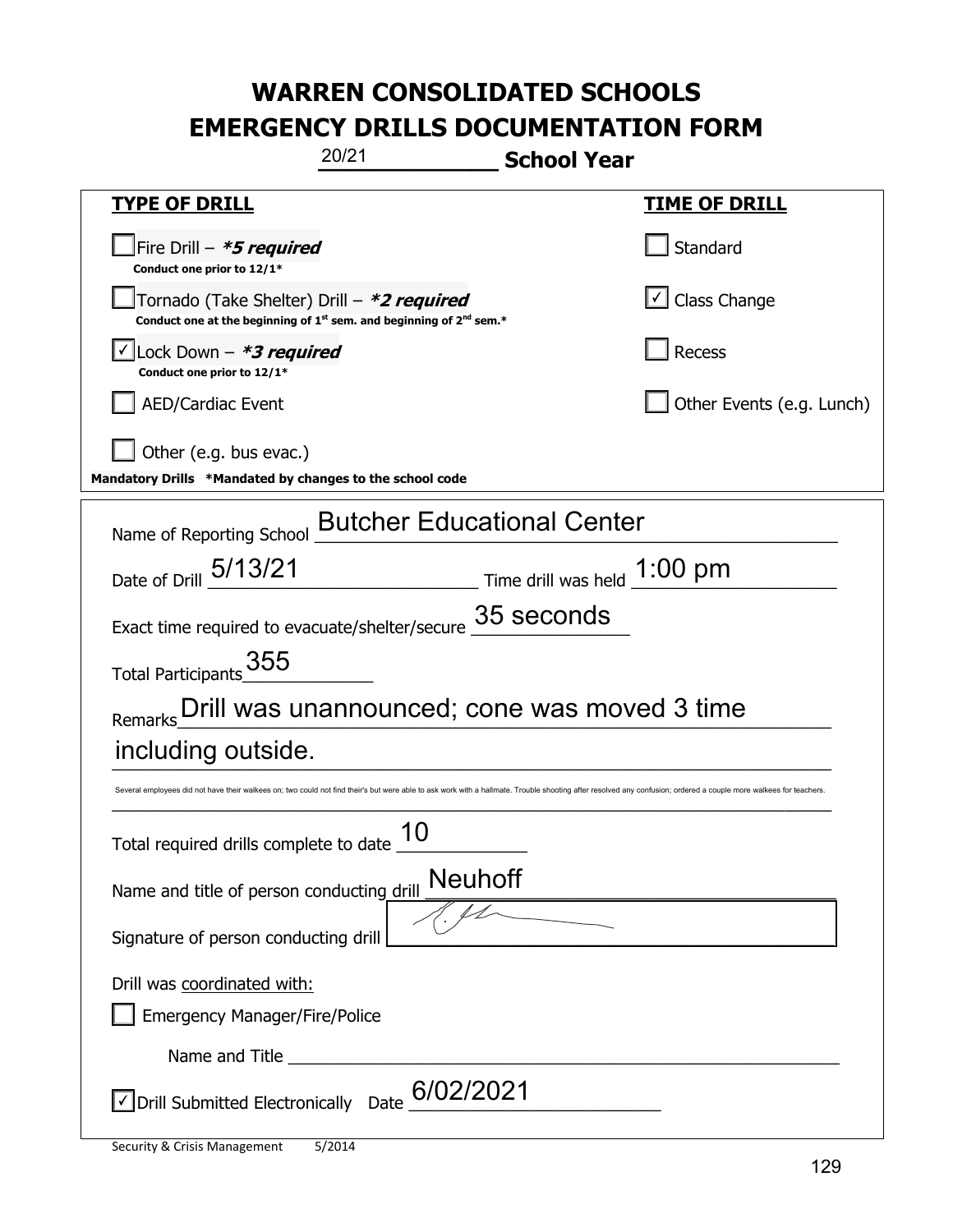| 2020-21<br><b>School Year</b>                                                                                               |                           |  |
|-----------------------------------------------------------------------------------------------------------------------------|---------------------------|--|
| <b>TYPE OF DRILL</b>                                                                                                        | <u>TIME OF DRILL</u>      |  |
| √Fire Drill – <i>*<b>5 required</b></i><br>Conduct one prior to 12/1*                                                       | √ Standard                |  |
| Tornado (Take Shelter) Drill - *2 required<br>Conduct one at the beginning of $1^{st}$ sem. and beginning of $2^{nd}$ sem.* | Class Change              |  |
| Lock Down – <b>*<i>3 required</i></b><br>Conduct one prior to 12/1*                                                         | Recess                    |  |
| <b>AED/Cardiac Event</b>                                                                                                    | Other Events (e.g. Lunch) |  |
| Other (e.g. bus evac.)<br>Mandatory Drills *Mandated by changes to the school code                                          |                           |  |
| Name of Reporting School <b>Butcher Educational Center</b>                                                                  |                           |  |
| Date of Drill 5/4/2021<br>$\frac{9:30 \text{ am}}{2}$ Time drill was held $\frac{9:30 \text{ am}}{2}$                       |                           |  |
| Exact time required to evacuate/shelter/secure 40 seconds                                                                   |                           |  |
| Total Participants_10                                                                                                       |                           |  |
| Remarks 5 instructional staff; 5 support staff; focused on                                                                  |                           |  |
| communication                                                                                                               |                           |  |
|                                                                                                                             |                           |  |
| 9<br>Total required drills complete to date                                                                                 |                           |  |
| Dr. Neuhoff<br>Name and title of person conducting drill                                                                    |                           |  |
| Signature of person conducting drill                                                                                        |                           |  |
| Drill was coordinated with:<br>Emergency Manager/Fire/Police                                                                |                           |  |
|                                                                                                                             |                           |  |
| $\vee$ Drill Submitted Electronically Date $5/6/2021$                                                                       |                           |  |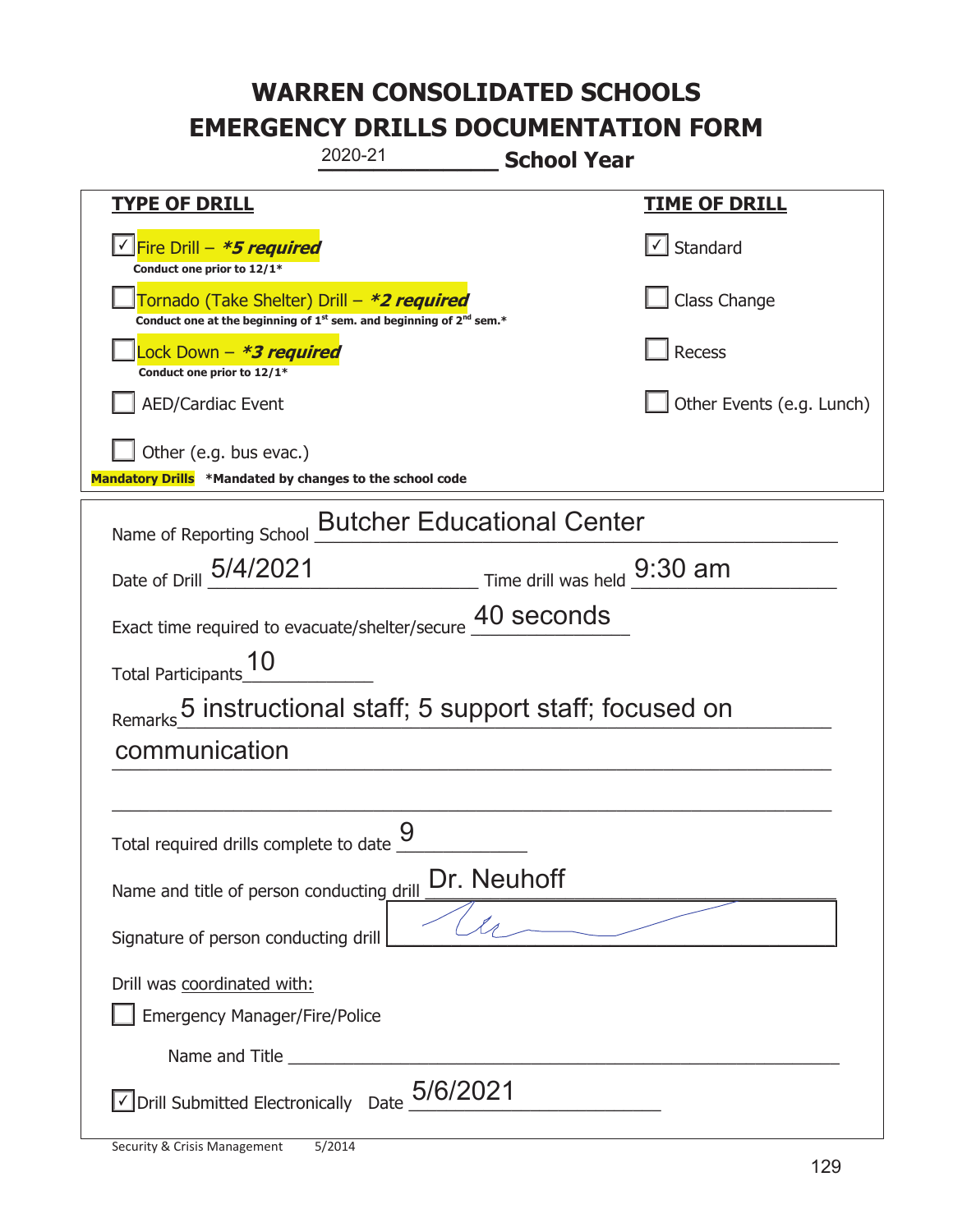| 2020-21<br><b>School Year</b>                                                                                                                                                   |                           |  |
|---------------------------------------------------------------------------------------------------------------------------------------------------------------------------------|---------------------------|--|
| <b>TYPE OF DRILL</b>                                                                                                                                                            | <u>TIME OF DRILL</u>      |  |
| <u>V Fire Drill – *5 required</u><br>Conduct one prior to 12/1*                                                                                                                 | √ Standard                |  |
| Tornado (Take Shelter) Drill – *2 required<br>Conduct one at the beginning of 1 <sup>st</sup> sem. and beginning of 2 <sup>nd</sup> sem.*                                       | Class Change              |  |
| Lock Down - <b>*3 required</b><br>Conduct one prior to 12/1*                                                                                                                    | Recess                    |  |
| <b>AED/Cardiac Event</b>                                                                                                                                                        | Other Events (e.g. Lunch) |  |
| Other (e.g. bus evac.)<br>Mandatory Drills *Mandated by changes to the school code                                                                                              |                           |  |
| Name of Reporting School <b>Butcher Eductional Center</b>                                                                                                                       |                           |  |
| Date of Drill 4/14/2021                                                                                                                                                         |                           |  |
| Exact time required to evacuate/shelter/secure $\underline{\hspace{1em}1:}33$                                                                                                   |                           |  |
| Total Participants_10                                                                                                                                                           |                           |  |
| Instructional staff exited the building in just over a minute; communication with and to staff was via walkee talkee; no one was in Winning Futures during the drill<br>Remarks |                           |  |
| No students were in the building.                                                                                                                                               |                           |  |
|                                                                                                                                                                                 |                           |  |
| Total required drills complete to date 9                                                                                                                                        |                           |  |
| Dr. Neuhoff<br>Name and title of person conducting drill                                                                                                                        |                           |  |
| Signature of person conducting drill                                                                                                                                            |                           |  |
| Drill was coordinated with:                                                                                                                                                     |                           |  |
| <b>Emergency Manager/Fire/Police</b>                                                                                                                                            |                           |  |
| Name and Title <b>Name and Title</b>                                                                                                                                            |                           |  |
| $\vee$ Drill Submitted Electronically Date $\frac{4/22/2021}{2}$                                                                                                                |                           |  |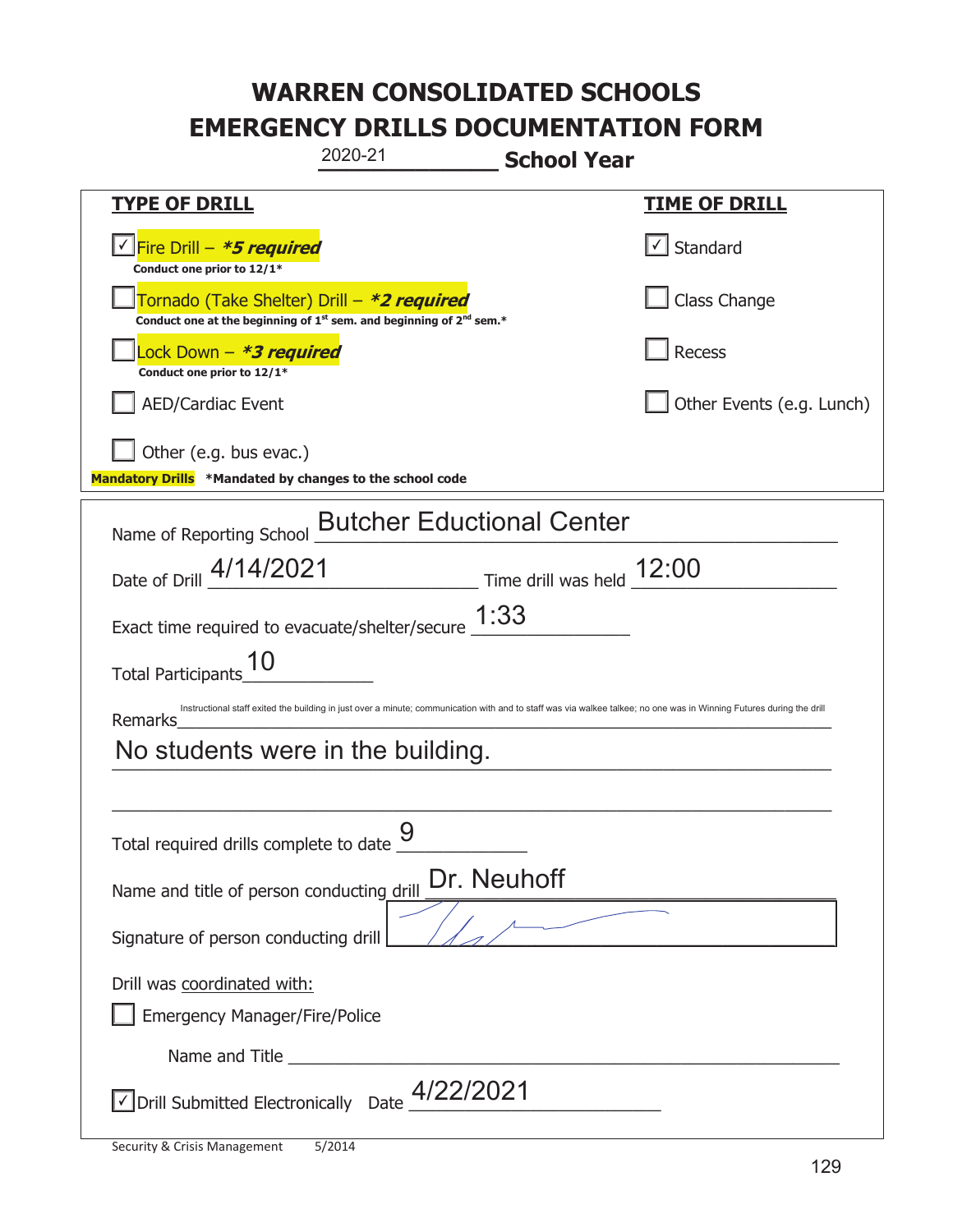| 2020-21<br><b>School Year</b>                                                                                                                                    |                           |  |
|------------------------------------------------------------------------------------------------------------------------------------------------------------------|---------------------------|--|
| <b>TYPE OF DRILL</b>                                                                                                                                             | <u>TIME OF DRILL</u>      |  |
| Fire Drill - *5 required<br>Conduct one prior to 12/1*                                                                                                           | $\sf I$ Standard          |  |
| Tornado (Take Shelter) Drill – *2 required<br>Conduct one at the beginning of 1 <sup>st</sup> sem. and beginning of 2 <sup>nd</sup> sem.*                        | Class Change              |  |
| Lock Down - <b>*3 required</b><br>Conduct one prior to 12/1*                                                                                                     | Recess                    |  |
| <b>AED/Cardiac Event</b>                                                                                                                                         | Other Events (e.g. Lunch) |  |
| Other (e.g. bus evac.)<br>Mandatory Drills *Mandated by changes to the school code                                                                               |                           |  |
| Name of Reporting School Butcher Educational Center                                                                                                              |                           |  |
| Date of Drill 3/29/21<br>$\frac{1:00 \text{ pm}}{1}$ Time drill was held $\frac{1:00 \text{ pm}}{1}$                                                             |                           |  |
| Exact time required to evacuate/shelter/secure 1:08 minutes                                                                                                      |                           |  |
| Total Participants <sup>275</sup>                                                                                                                                |                           |  |
| Winning Futures participated; all staff cleared the building at first sighting of the cone; moved cone to a second location, all clear at this point.<br>Remarks |                           |  |
| Found we are missing 2 administrative walkees and one teacher walkee-talkee; excessive talking on teacher                                                        |                           |  |
| walkees.                                                                                                                                                         |                           |  |
| 7<br>Total required drills complete to date                                                                                                                      |                           |  |
| Dr. Neuhoff<br>Name and title of person conducting drill                                                                                                         |                           |  |
| Signature of person conducting drill                                                                                                                             |                           |  |
| Drill was coordinated with:<br><b>Emergency Manager/Fire/Police</b>                                                                                              |                           |  |
|                                                                                                                                                                  |                           |  |
| $\sqrt{\text{Drill}}$ Submitted Electronically Date $\frac{3/30/21}{2}$                                                                                          |                           |  |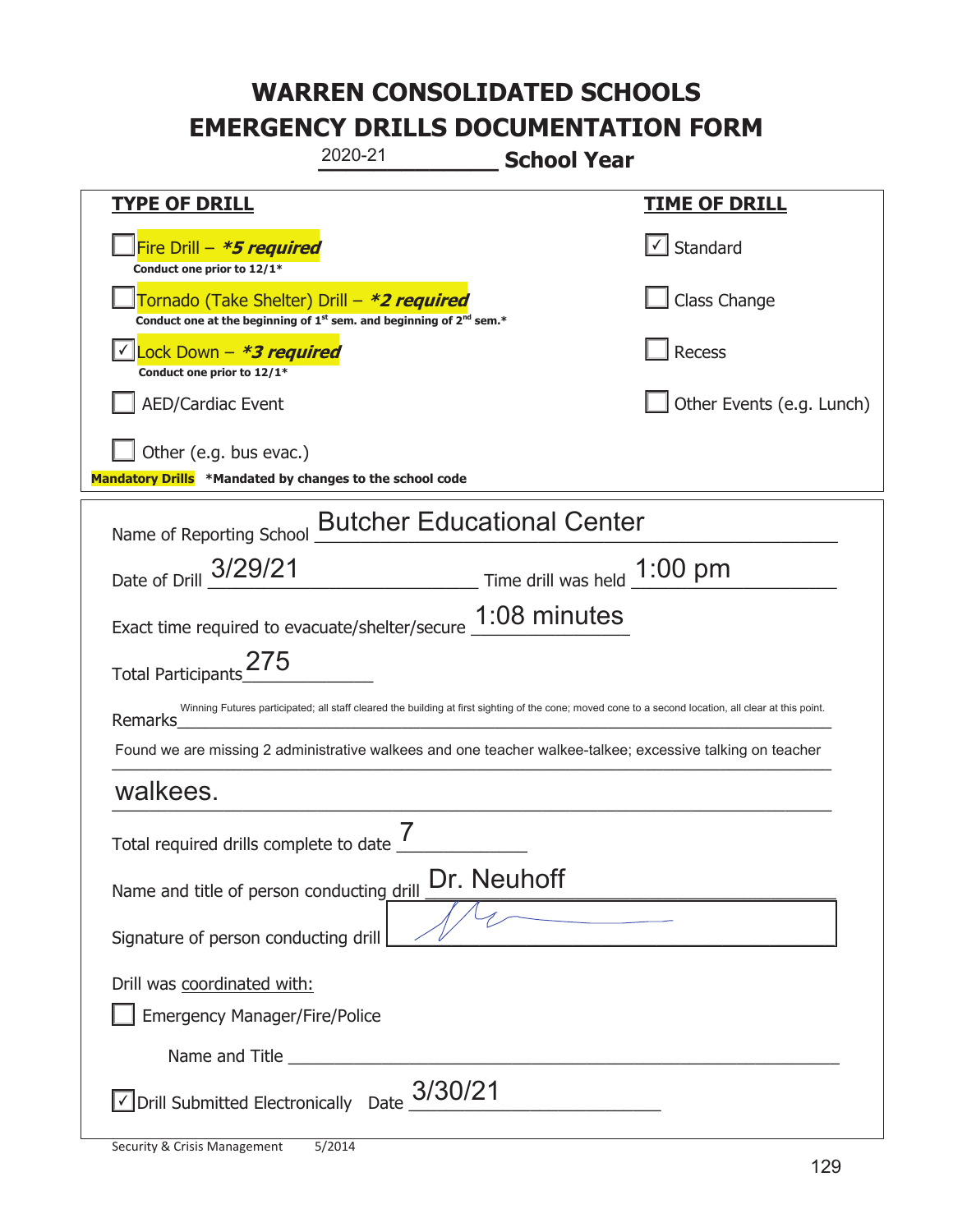| 2020-21<br><b>School Year</b>                                                                                               |                                   |  |  |
|-----------------------------------------------------------------------------------------------------------------------------|-----------------------------------|--|--|
| <b>TYPE OF DRILL</b>                                                                                                        | <u>TIME OF DRILL</u>              |  |  |
| Fire Drill - *5 required<br>Conduct one prior to 12/1*                                                                      | $\lfloor \angle \rfloor$ Standard |  |  |
| Tornado (Take Shelter) Drill – *2 required<br>Conduct one at the beginning of $1^{st}$ sem. and beginning of $2^{nd}$ sem.* | Class Change                      |  |  |
| Lock Down – <b>*<i>3 required</i></b><br>Conduct one prior to 12/1*                                                         | Recess                            |  |  |
| <b>AED/Cardiac Event</b>                                                                                                    | Other Events (e.g. Lunch)         |  |  |
| Other (e.g. bus evac.)<br>Mandatory Drills *Mandated by changes to the school code                                          |                                   |  |  |
| Name of Reporting School Butcher Educational Center                                                                         |                                   |  |  |
| $\frac{1:00 \text{ pm}}{}$ Time drill was held $\frac{1:00 \text{ pm}}{}$<br>Date of Drill 3/24/21                          |                                   |  |  |
| Exact time required to evacuate/shelter/secure 2 minutes                                                                    |                                   |  |  |
| Total Participants                                                                                                          |                                   |  |  |
| Support staff retreated to the storage room; 2 teachers entered their pre-determined shelter spaces;<br><b>Remarks</b>      |                                   |  |  |
| security guard, head custodian and counselor patrolled halls assuring each                                                  |                                   |  |  |
| staff member located and sheltered in correct locations.                                                                    |                                   |  |  |
| 6 counting this one.<br>Total required drills complete to date                                                              |                                   |  |  |
| Dr. Neuhoff, principal<br>Name and title of person conducting drill                                                         |                                   |  |  |
| Signature of person conducting drill                                                                                        |                                   |  |  |
| Drill was coordinated with:                                                                                                 |                                   |  |  |
| <b>Emergency Manager/Fire/Police</b>                                                                                        |                                   |  |  |
|                                                                                                                             |                                   |  |  |
| $\sqrt{\frac{1}{2}}$ Drill Submitted Electronically Date $\frac{3/30/21}{2}$                                                |                                   |  |  |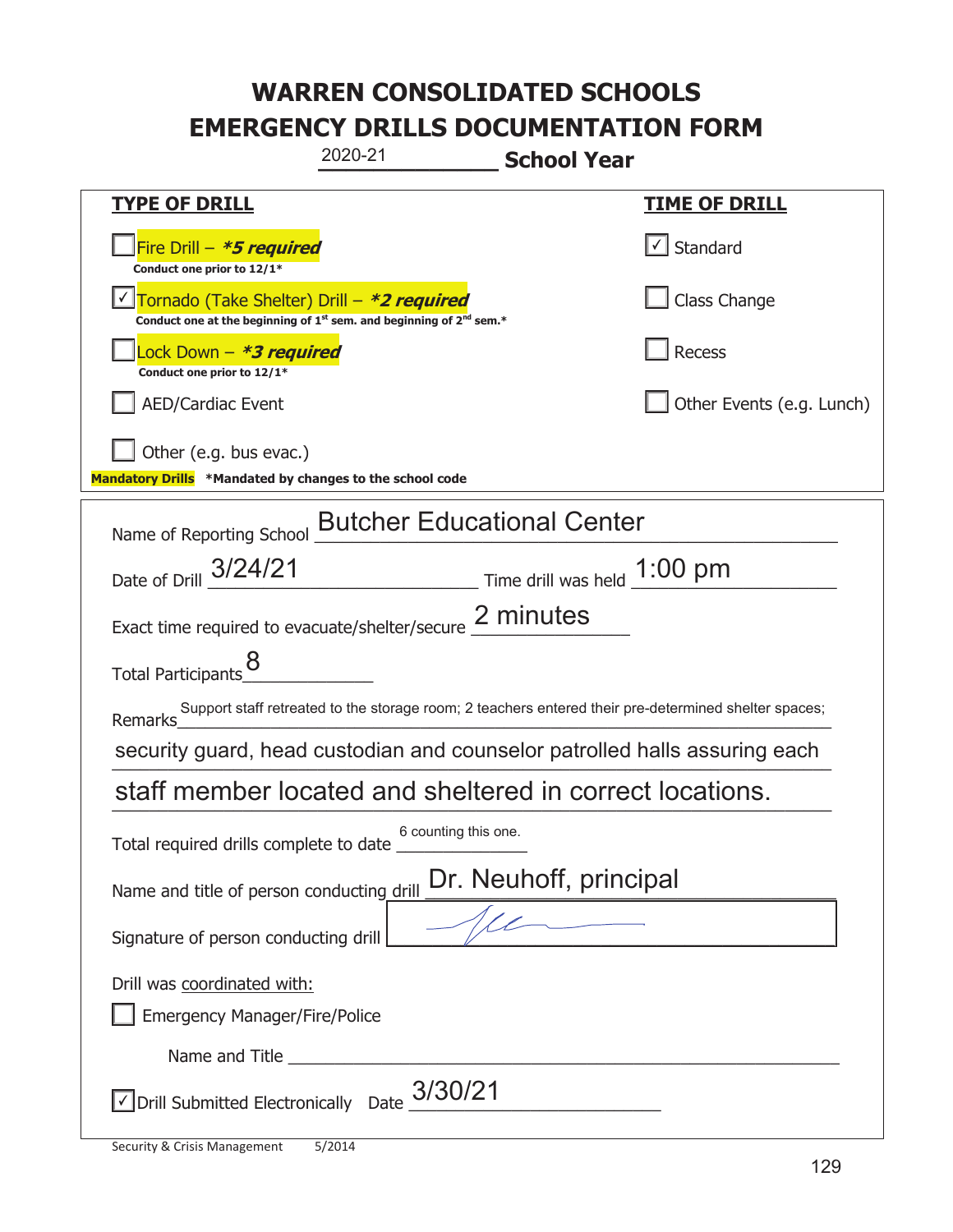| 2020-2021                                                                                                                                 | <b>School Year</b>                                                          |  |
|-------------------------------------------------------------------------------------------------------------------------------------------|-----------------------------------------------------------------------------|--|
| <b>TYPE OF DRILL</b>                                                                                                                      | <u>TIME OF DRILL</u>                                                        |  |
| Fire Drill - *5 required<br>Conduct one prior to 12/1*                                                                                    | $\vert$ Standard                                                            |  |
| Tornado (Take Shelter) Drill – *2 required<br>Conduct one at the beginning of 1 <sup>st</sup> sem. and beginning of 2 <sup>nd</sup> sem.* | Class Change                                                                |  |
| Lock Down - *3 required<br>Conduct one prior to 12/1*                                                                                     | Recess                                                                      |  |
| <b>AED/Cardiac Event</b>                                                                                                                  | Other Events (e.g. Lunch)                                                   |  |
| Other (e.g. bus evac.)                                                                                                                    |                                                                             |  |
| Mandatory Drills *Mandated by changes to the school code                                                                                  |                                                                             |  |
|                                                                                                                                           | Name of Reporting School <b>Butcher Educational Center</b>                  |  |
| Date of Drill 1/8/21                                                                                                                      | $\frac{12:50 \text{ pm}}{}$ Time drill was held $\frac{12:50 \text{ pm}}{}$ |  |
| Exact time required to evacuate/shelter/secure 3 minutes                                                                                  |                                                                             |  |
| Total Participants                                                                                                                        |                                                                             |  |
| Remarks                                                                                                                                   | Today we had two clerical, one custodial and one administrator              |  |
| on site. We strategized communication and movement of the cone around the building.                                                       |                                                                             |  |
|                                                                                                                                           |                                                                             |  |
| Total required drills complete to date                                                                                                    | 6                                                                           |  |
| Name and title of person conducting drill                                                                                                 | Dr. Neuhoff                                                                 |  |
| Signature of person conducting drill                                                                                                      |                                                                             |  |
| Drill was coordinated with:                                                                                                               |                                                                             |  |
| <b>Emergency Manager/Fire/Police</b>                                                                                                      |                                                                             |  |
|                                                                                                                                           |                                                                             |  |
| $\vee$ Drill Submitted Electronically Date $\_$ 1/8/2021                                                                                  |                                                                             |  |

t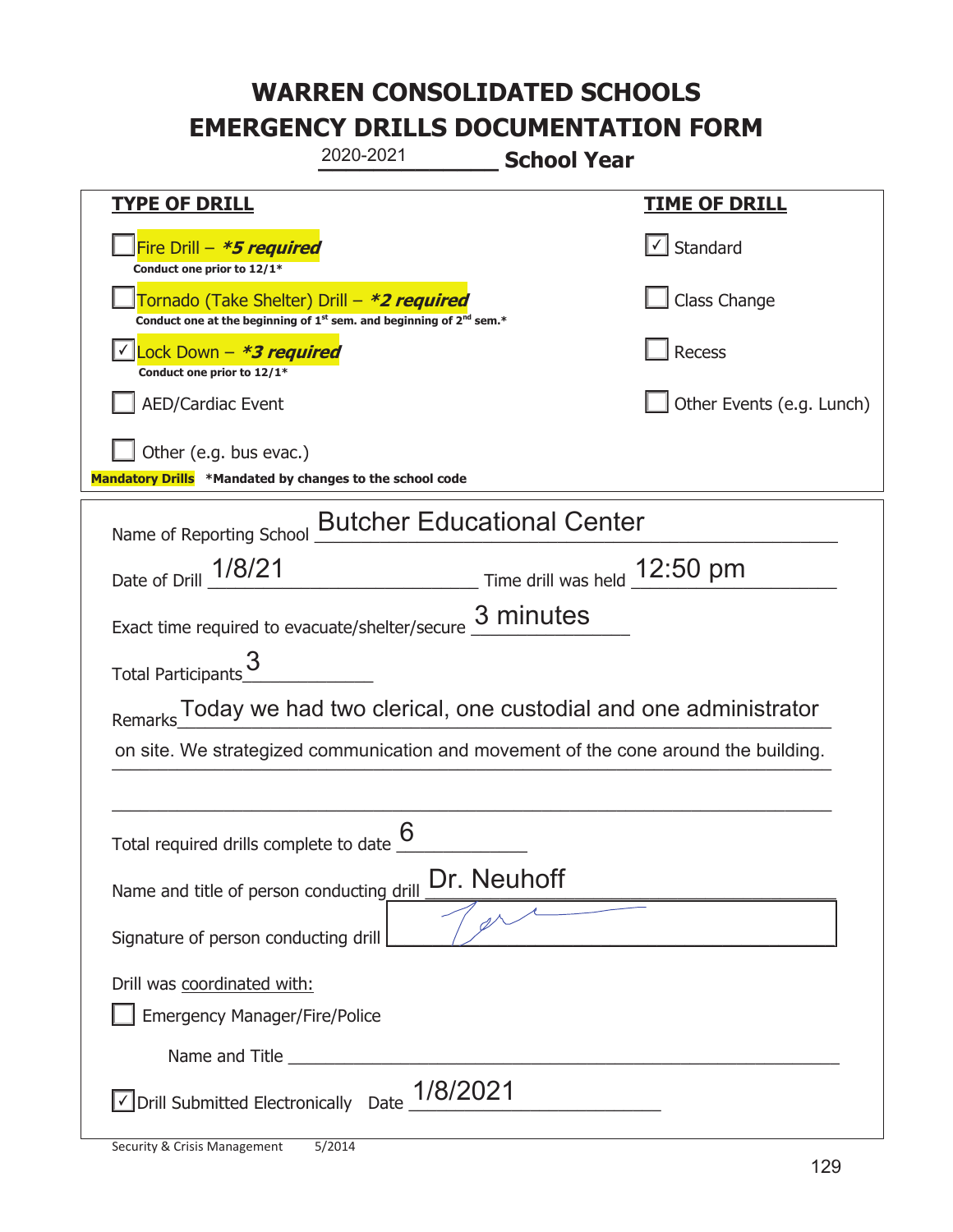| 2021<br><b>School Year</b>                                                                                                                                                                                                           |                           |  |
|--------------------------------------------------------------------------------------------------------------------------------------------------------------------------------------------------------------------------------------|---------------------------|--|
| <b>TYPE OF DRILL</b>                                                                                                                                                                                                                 | <b>TIME OF DRILL</b>      |  |
| Fire Drill - *5 required<br>Conduct one prior to 12/1*                                                                                                                                                                               | Standard                  |  |
| Tornado (Take Shelter) Drill - *2 required<br>Conduct one at the beginning of 1 <sup>st</sup> sem. and beginning of 2 <sup>nd</sup> sem.*                                                                                            | $\cup$ Class Change       |  |
| Lock Down – <b>*<i>3 required</i></b><br>Conduct one prior to 12/1*                                                                                                                                                                  | Recess                    |  |
| <b>AED/Cardiac Event</b>                                                                                                                                                                                                             | Other Events (e.g. Lunch) |  |
| Other (e.g. bus evac.)<br>Mandatory Drills *Mandated by changes to the school code                                                                                                                                                   |                           |  |
| Name of Reporting School <b>Butcher Educational Center</b>                                                                                                                                                                           |                           |  |
| $\frac{1:10 \text{ pm}}{}$ Time drill was held $\frac{1:10 \text{ pm}}{}$<br>Date of Drill 1/6/2021                                                                                                                                  |                           |  |
| Exact time required to evacuate/shelter/secure 15 seconds                                                                                                                                                                            |                           |  |
| Total Participants                                                                                                                                                                                                                   |                           |  |
| Four support staff, one administrator, 2 staff moved to shelter locations. No students.<br>Remarks                                                                                                                                   |                           |  |
| Hall passing for middle school teacher;                                                                                                                                                                                              |                           |  |
|                                                                                                                                                                                                                                      |                           |  |
| 5 including this one<br>Total required drills complete to date                                                                                                                                                                       |                           |  |
| Dr. Neuhoff<br>Name and title of person conducting drill                                                                                                                                                                             |                           |  |
| Signature of person conducting drill                                                                                                                                                                                                 |                           |  |
| Drill was coordinated with:<br>Emergency Manager/Fire/Police                                                                                                                                                                         |                           |  |
| Name and Title <b>contract the contract of the contract of the contract of the contract of the contract of the contract of the contract of the contract of the contract of the contract of the contract of the contract of the c</b> |                           |  |
| $\vee$ Drill Submitted Electronically Date $\underline{\hspace{1em}1/7/2}021$                                                                                                                                                        |                           |  |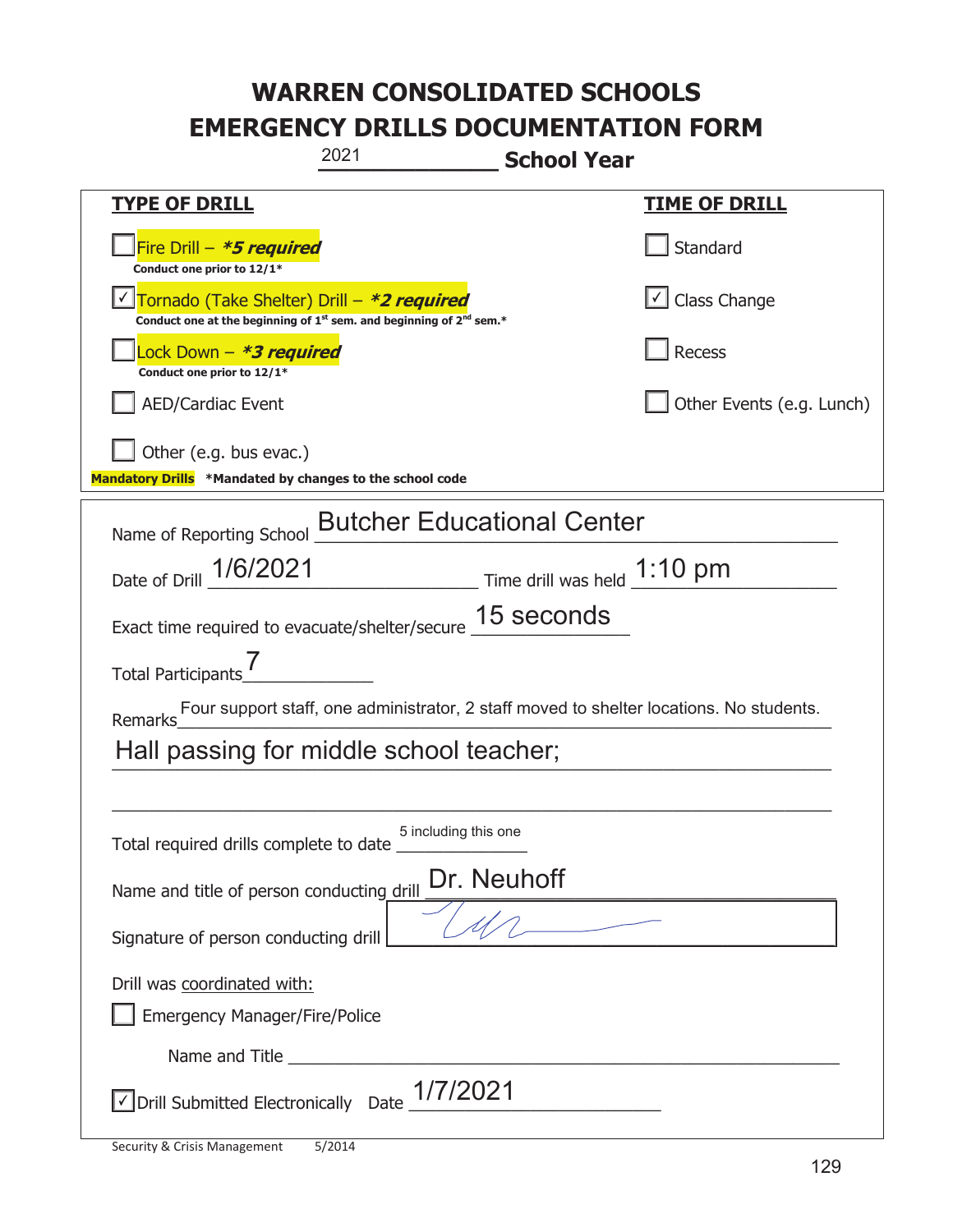| 2020-21<br><b>School Year</b>                                                                                                             |                                   |
|-------------------------------------------------------------------------------------------------------------------------------------------|-----------------------------------|
| <b>TYPE OF DRILL</b>                                                                                                                      | <u>TIME OF DRILL</u>              |
| Fire Drill - *5 required<br>Conduct one prior to 12/1*                                                                                    | Standard                          |
| Tornado (Take Shelter) Drill – *2 required<br>Conduct one at the beginning of 1 <sup>st</sup> sem. and beginning of 2 <sup>nd</sup> sem.* | $\boxed{\checkmark}$ Class Change |
| Lock Down - *3 required<br>Conduct one prior to 12/1*                                                                                     | Recess                            |
| <b>AED/Cardiac Event</b>                                                                                                                  | Other Events (e.g. Lunch)         |
| Other (e.g. bus evac.)<br>Mandatory Drills *Mandated by changes to the school code                                                        |                                   |
| Name of Reporting School <b>Butcher Educational Center</b>                                                                                |                                   |
| Date of Drill 11/17/2020 Time drill was held 1:10 pm                                                                                      |                                   |
| Exact time required to evacuate/shelter/secure 30 seconds                                                                                 |                                   |
| Total Participants                                                                                                                        |                                   |
| Remarks <sup>4</sup> teachers, 2 clerical, 1 security guard, 1 admin, 1 custodian                                                         |                                   |
| were present for the drill.                                                                                                               |                                   |
|                                                                                                                                           |                                   |
| Δ<br>Total required drills complete to date $\frac{4}{1}$                                                                                 |                                   |
| Name and title of person conducting drill                                                                                                 | Dr. Neuhoff                       |
| Signature of person conducting drill                                                                                                      |                                   |
| Drill was coordinated with:<br>Emergency Manager/Fire/Police                                                                              |                                   |
|                                                                                                                                           |                                   |
| 11/18/2020<br>√ Drill Submitted Electronically Date                                                                                       |                                   |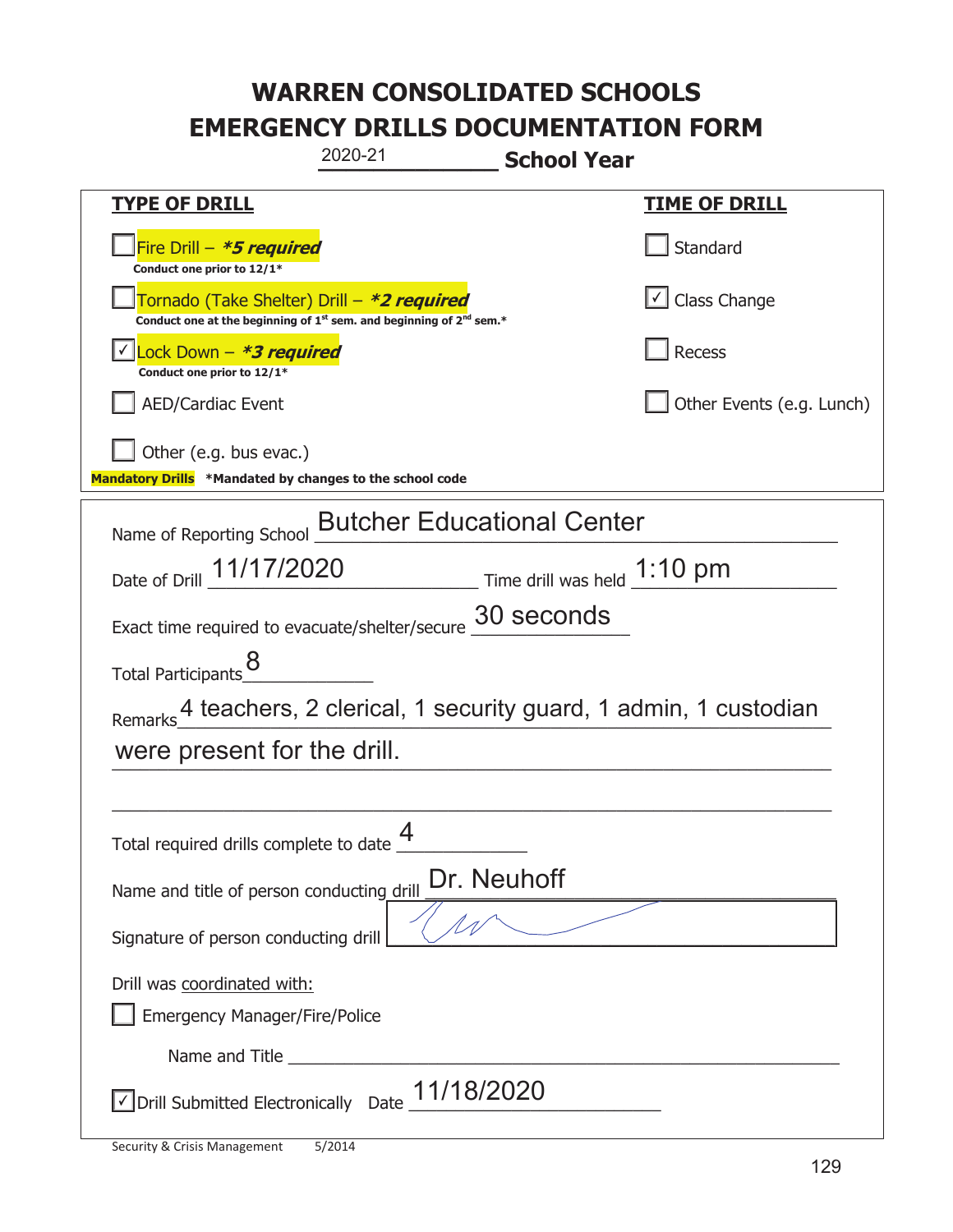|                                                                                       | 2020/2021                                                                     | <b>School Year</b>           |                               |
|---------------------------------------------------------------------------------------|-------------------------------------------------------------------------------|------------------------------|-------------------------------|
| <b>TYPE OF DRILL</b>                                                                  |                                                                               |                              | <u>TIME OF DRILL</u>          |
| <u>√ Fire Drill – <i>*5 required</i></u><br>Conduct one prior to 12/1*                |                                                                               |                              | Standard                      |
| Tornado (Take Shelter) Drill – *2 required                                            | Conduct one at the beginning of $1^{st}$ sem. and beginning of $2^{nd}$ sem.* |                              | $\boxed{\angle}$ Class Change |
| Lock Down – <b>*<i>3 required</i></b><br>Conduct one prior to 12/1*                   |                                                                               |                              | Recess                        |
| <b>AED/Cardiac Event</b>                                                              |                                                                               |                              | Other Events (e.g. Lunch)     |
| Other (e.g. bus evac.)<br>Mandatory Drills *Mandated by changes to the school code    |                                                                               |                              |                               |
| Name of Reporting School                                                              | <b>Butcher Educational Center</b>                                             |                              |                               |
| Date of Drill 10/13/20                                                                |                                                                               | Time drill was held 12:01 pm |                               |
| Exact time required to evacuate/shelter/secure $\frac{3 \text{ min}}{2}$              |                                                                               |                              |                               |
| Total Participants <sup>14</sup>                                                      |                                                                               |                              |                               |
| Remarks All staff were clear of the building in less than                             |                                                                               |                              |                               |
| 30 seconds; Winning Futures one employee continued                                    |                                                                               |                              |                               |
| to work on his computer until admin pounded on his window signalling to him to leave. |                                                                               |                              |                               |
| Total required drills complete to date $\frac{2}{3}$                                  |                                                                               |                              |                               |
| Name and title of person conducting drill                                             | <b>Neuhoff</b>                                                                |                              |                               |
| Signature of person conducting drill                                                  |                                                                               |                              |                               |
| Drill was coordinated with:<br><b>Emergency Manager/Fire/Police</b>                   |                                                                               |                              |                               |
|                                                                                       |                                                                               |                              |                               |
| √ Drill Submitted Electronically Date                                                 | 10/13/20                                                                      |                              |                               |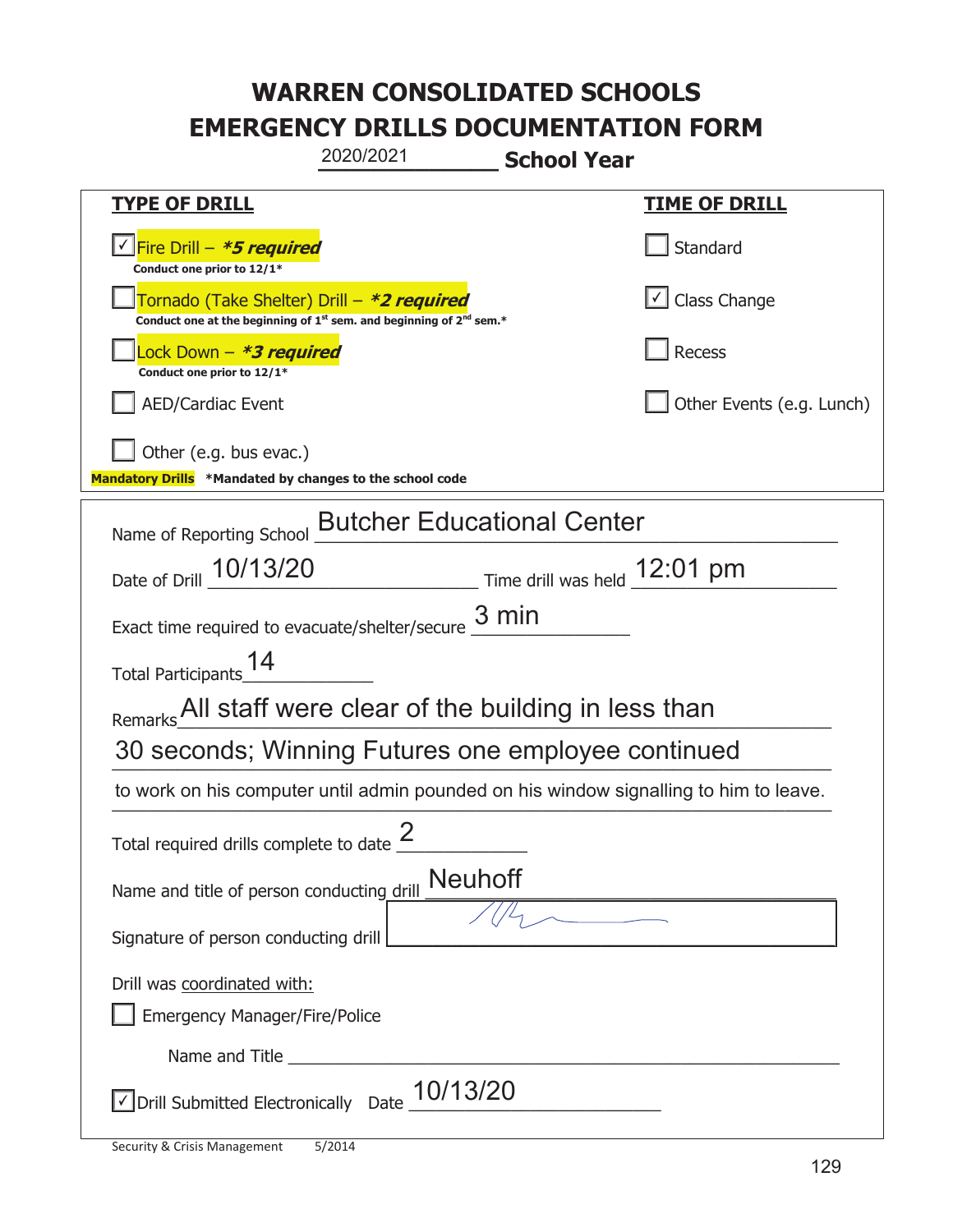|                                                                                                                                           | 2020-2021<br><b>School Year</b>                                |                           |
|-------------------------------------------------------------------------------------------------------------------------------------------|----------------------------------------------------------------|---------------------------|
| <b>TYPE OF DRILL</b>                                                                                                                      |                                                                | <u>TIME OF DRILL</u>      |
| <u>√ Fire Drill – <b>*5 required</b></u><br>Conduct one prior to 12/1*                                                                    |                                                                | $\cup$ Standard           |
| Tornado (Take Shelter) Drill – *2 required<br>Conduct one at the beginning of 1 <sup>st</sup> sem. and beginning of 2 <sup>nd</sup> sem.* |                                                                | Class Change              |
| Lock Down – <b>*3 required</b><br>Conduct one prior to 12/1*                                                                              |                                                                | Recess                    |
| <b>AED/Cardiac Event</b>                                                                                                                  |                                                                | Other Events (e.g. Lunch) |
| Other (e.g. bus evac.)<br>Mandatory Drills *Mandated by changes to the school code                                                        |                                                                |                           |
|                                                                                                                                           | Name of Reporting School <b>Butcher Education Center</b>       |                           |
|                                                                                                                                           | Date of Drill <b>11/4/2020</b> Time drill was held 8:15 am     |                           |
| Exact time required to evacuate/shelter/secure $.30$                                                                                      |                                                                |                           |
| Total Participants_4                                                                                                                      |                                                                |                           |
| Remarks                                                                                                                                   | Two clerical, admin, and custodian were present for the drill. |                           |
|                                                                                                                                           |                                                                |                           |
|                                                                                                                                           |                                                                |                           |
| Total required drills complete to date $\frac{2}{3}$                                                                                      |                                                                |                           |
| Dr. Neuhoff, principal<br>Name and title of person conducting drill                                                                       |                                                                |                           |
| Signature of person conducting drill                                                                                                      |                                                                |                           |
| Drill was coordinated with:<br><b>Emergency Manager/Fire/Police</b>                                                                       |                                                                |                           |
|                                                                                                                                           |                                                                |                           |
| $\vee$ Drill Submitted Electronically Date $\underline{11/10/2020}$                                                                       |                                                                |                           |

t